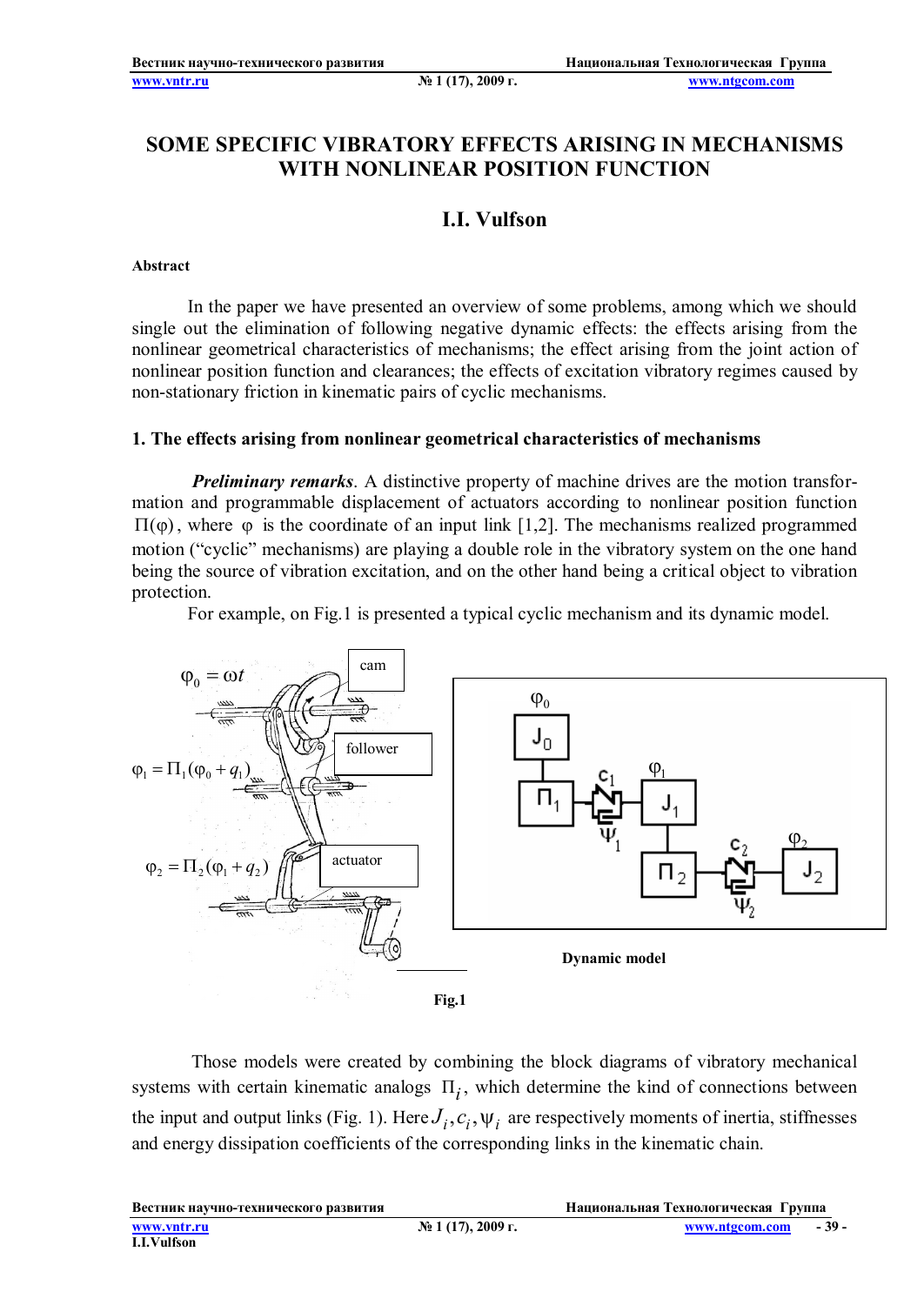Any coordinate in the absolute motion  $\varphi_i$  is a combination of the "large" coordinate  $\Pi_i(\varphi_0)$ , realizing the motion of the absolutely rigid drive, and the "small" coordinate  $\Delta \varphi_i$ , whose ensemble corresponds to the number of vibratory system degrees of freedom *H*.

Strongly speaking, in this case the set of differential equations is nonlinear. However, with representing the position functions as truncated Taylor series the linearization in the vicinity of the current value of  $\varphi_0$  is carried out. Than the position functions retained their nonlinear properties relative to the large coordinate, and only small deformations entered the corresponding expressions in a linear fashion. After the transformation to the quasinormal coordinates the original system can be described by differential equations of the form

$$
\ddot{y}_r + 2n_r(t)\dot{y}_r + p_r^2(t)y = W_r(t) \qquad (r = \overline{1, H}) \ . \tag{1}
$$

Using the method of conventional (fictitious) oscillator (Vulfson, 1969) the solution  $y_r$ has the following structure [2,3]:

$$
y_r = \mu_r \sum_{j=0}^{s-1} D_{jr} \exp\left[-\int_{t_j}^t n_r dt\right] \sqrt{\frac{\Omega_r(t_j)}{\Omega_r(t)}} \sin \Psi_{jr} + Y_{sr},\tag{2}
$$

$$
\mu_r = \left[1 - 2 \exp\left(-\mathcal{G}_r \overline{N}_r\right) \cos 2\pi \overline{N}_r + \exp\left(-2\mathcal{G}_r \overline{N}_r\right)\right]^{-0.5};
$$
\n
$$
Y_{sr} = \frac{1}{\sqrt{\Omega_r(\tau)}} \int_{t_{s-1}}^t \frac{W_r(u)}{\sqrt{\Omega_r(u)}} \exp\left[-\int_u^t n_r d\xi \right] \sin\left[\int_u^t \Omega_r(\xi) d\xi\right] du;
$$
\n
$$
\Psi_{jr} = \int_{t_j}^t \Omega_r(\tau) d\tau,
$$
\n(3)

where  $\Omega_r(t) = \overline{p}_r \exp z_r$  is conventional "natural" frequency;  $\overline{p}_r$  — an optional parameter with the dimension of a frequency;  $N_r = \overline{p}_r / \omega$ .

According to the method of conventional oscillator the relation between the function  $z_r$  and variable frequency  $p_r(t)$  will have the form of the following differential equation, responding to the particular "conventional oscillator" with the excitation  $2p_r^2(t)$  [2,3]:

$$
\ddot{z}_r - 0.5\dot{z}_r^2 + 2\overline{p}_r^2 e^{2z} = 2p_r^2(t). \tag{4}
$$

 $\lambda$ 

By slow changes of  $p_r^2(t)$  $p_r^2(t)$  the dynamic components in the Eq:(4) is small in relation to the static one. For this case the solution (2) corresponds to the *WKBJ* approximation method  $(\Omega_r \approx p_r)$ .

*Violating of dynamic stability conditions by slow change of parameters.* According to (2) the amplitude of free and accompanying vibrations excited is changing proportional to the function

$$
S_r = p_r(t)^{-0.5} \exp[-\int_0^t n_r(\xi) d\xi].
$$
 (5)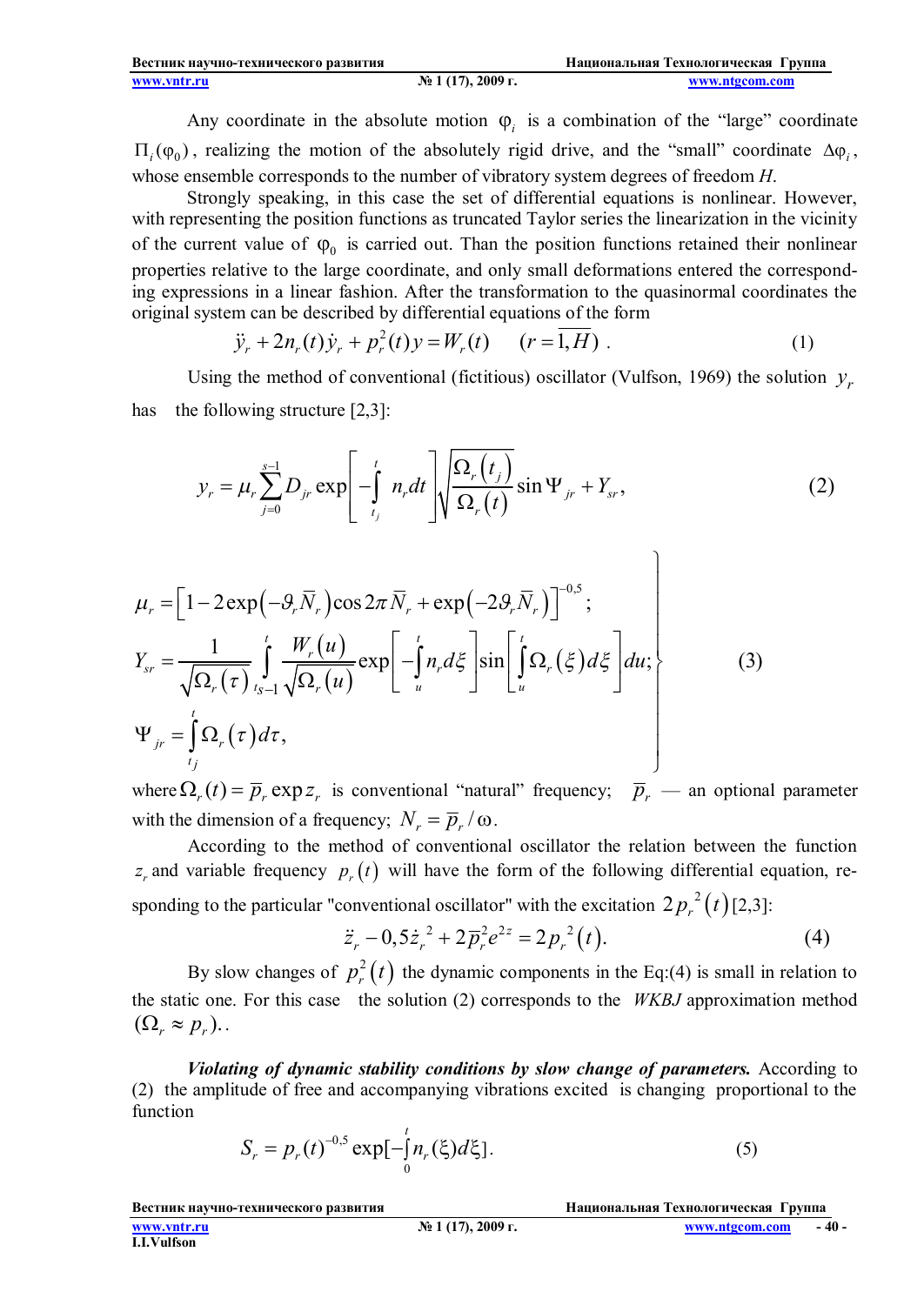With changing parameters it may happen that  $dS_r/dt > 0$ , therefore the customary decrease of amplitudes can be disturbed. In the similar case the amplitude modulation exists, where the zone of decrease alternates of the zone of increase. Therefore, contrary to a parametric resonance we do not experience the unlimited increase of amplitudes. Under some unfavorable conditions the increase of amplitudes may become rather intensive. Using (5) the dynamic stability conditions on any time interval can be written as [2–5]

$$
n_r + 0.5 \dot{p}_r / p_r > 0. \tag{6}
$$

It is possible to show that condition (6) can also be obtained by the direct Lyapunov method and is, consequently, the sufficient condition for asymptotic stability. Compliance with this condition removes also the possibility of the build-up in the zones of the main parametric resonances.

Using the method of conventional oscillator a dynamic effect caused by a sudden temporary change in the "natural" frequency of a system (so called "parametric impulse") is considered in [2,6].

#### **2. The effect arising from the joint action of nonlinear position function and clearances.**

For cyclic mechanisms the clearance-effect leads to possibility of vital distortion of kinematical characteristics and increase the drives vibroactivity. Two cases are revealed. In the first case the clearance proves as a nonlinear element to which a possibility of generating vibratory impact modes is connected. In the second case reaction to a clearance manifests itself as an impulse in linear systems. This dynamic effect is equivalent to impact arising from disruption of a continuity of the function  $d\Pi/d\varphi_0$ . Some dynamic criterions that allow forecasting the excitation of vibratory impact regimes are offered [5–9].

In the linkages the clearance effect sometime softens due to the conjugate action between the contracting surfaces of hinge (Fig. 2). On many researches of this problem it is supposed, that the vibration excitation at elimination of breaks of the kinematic contact in clearances do not arise. However at parametrical pulses the arising effect is close to impact. This effect, named *pseudo-impact*, under certain conditions is transformed to the impact with disruption of contact of a kinematic circuit.

 tating power field about the elastic support [9]. The analysis of this model allows defining conditions The offered model of clearance-joint (Fig. 3) is submitted as a pendulum that oscillates in a roof stability on the limited time intervals and critical values of parameters of system at which the excitation close to impact takes place.

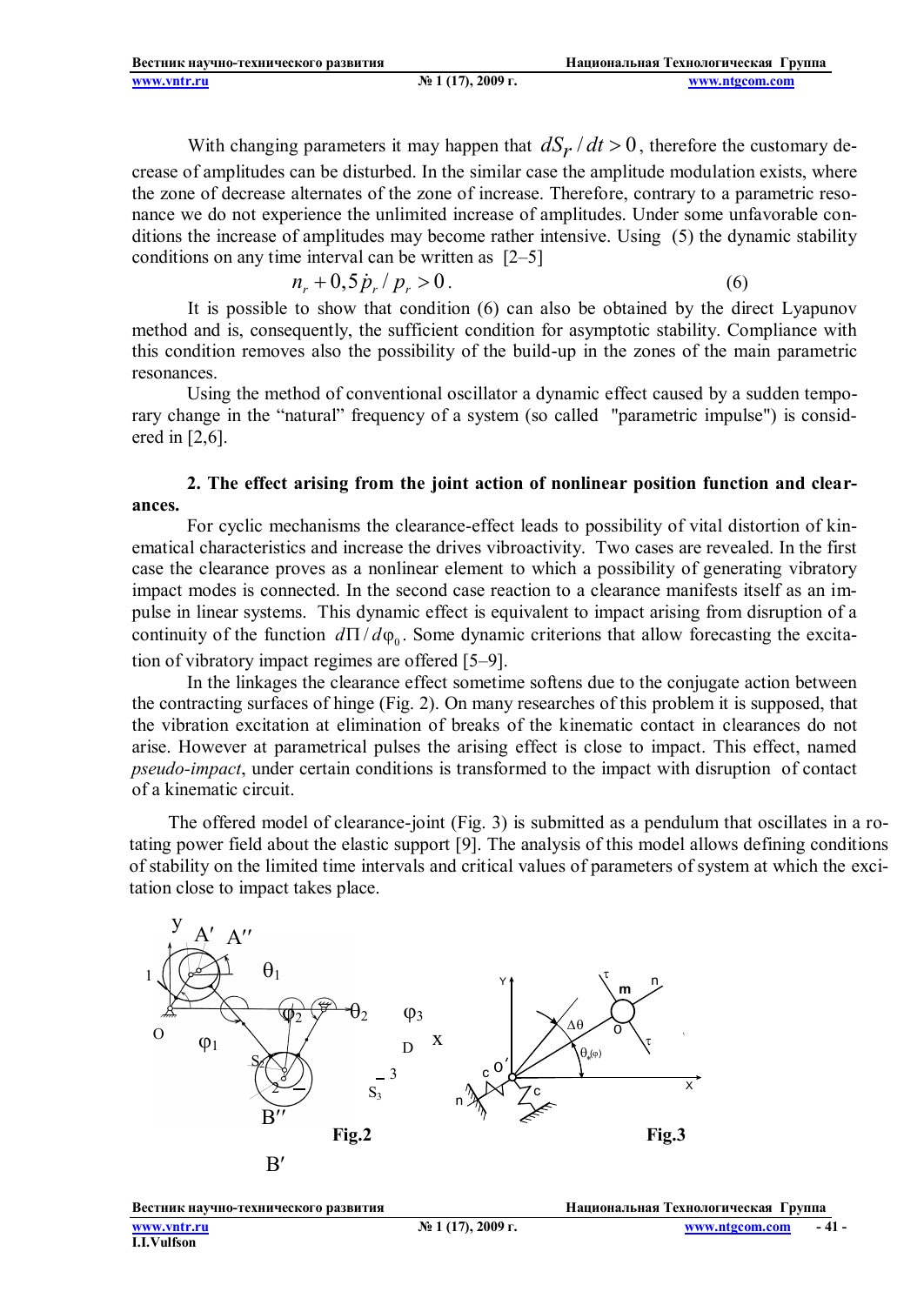The relation between linearized tangential and normal stiffnesses of "links"  $A' A''$ ,  $B'B''-c_i^{\tau}$ ,  $c_i^{\tau}$ can be presented as [9]

$$
c_i^{\tau} / c_i^n = \left| R_i^* \right| / (0, 5c_i^n s_i + \left| R_i^* \right|) \quad , \tag{7}
$$

where  $R_i^*$  ( $i=1,2$ ) is the reaction in the corresponding hinge calculated at the kinetostatic level;  $s_i$  is the value of clearance.

In order to obtain comparable results in varying the system parameters the quasielastic coefficients were scaled by the stiffness coefficient  $c_0 = J_3 p_0^2 / l_3^2$ , where  $p_0$  is the partial frequency realized conditionally for a zero pressure angle and clearance-free elastic joint between coupler and the rocker;  $J_3$  is the reduced moment of inertia of the rocker;  $l_3 = BD$ . For the closed kinematic chain an increase of natural frequency parameter  $\eta_0 = p_0 / \omega_1$  results in the slow frequency variation being interrupted by intense parametric pulsations. In turn this may result in a considerable growth in the level of dynamic errors and the vibration activity of the mechanism [9].

The dynamic effect under analysis is illustrated on Fig.4 by the plots of functions  $\varphi_{2*}$ ,  $\varphi_{3*}$ ", which are proportional to the ideal angular accelerations of coupler and rocker, and  $\varphi_2$ ",  $\varphi_3$ , calculated taking into account the clearances and elasto-dissipative properties of hinges. We see that at a rather high value of  $\eta_0 = 50$  (Fig.4a) accompanying vibrations are intensively excited in the zones of parametric pulses. At  $\eta_0 = 10$  (Fig.4b) the effect is considerably attenuated. An analysis shows that the dynamic stability of the system over a finite time interval is an important factor. The corresponding sufficient conditions (7), based on the method of conditional oscillator, lead to the form [2]

$$
\mathcal{G}_r > \left| \mathcal{G}_r^0 \right| = \left| \ln(\eta_r^+ / \eta_r^-) \right|,\tag{8}
$$

where  $\mathcal{F}_r$ ,  $\mathcal{F}_r^0$  are logarithmic decrement and its critical value for the mode *r*,  $\eta_r = \eta_r (\varphi_1 + \Delta \varphi_r), \ \eta_r = \eta_r (\varphi_1 - \Delta \varphi_r) , \ \Delta \varphi_r = \pi / \eta_r (\varphi_1).$ 



**Fig. 4**. Curves  $\varphi_2$ <sup>\*'</sup>,  $\varphi_2$ '', $\varphi_3$ <sup>\*'</sup>',  $\varphi_3$ '': *1* -  $\varphi_2$ <sup>\*'</sup> and  $\varphi_3$ <sup>\*''</sup>, 2 -  $\varphi_2$ <sup>''</sup> and  $\varphi_3$ <sup>''</sup> for  $\vartheta_3 = 0.2$ , *3* - the envelopes of the plots of  $\varphi_2$ " and  $\varphi_3$ " for  $\varphi_1=0.06$ .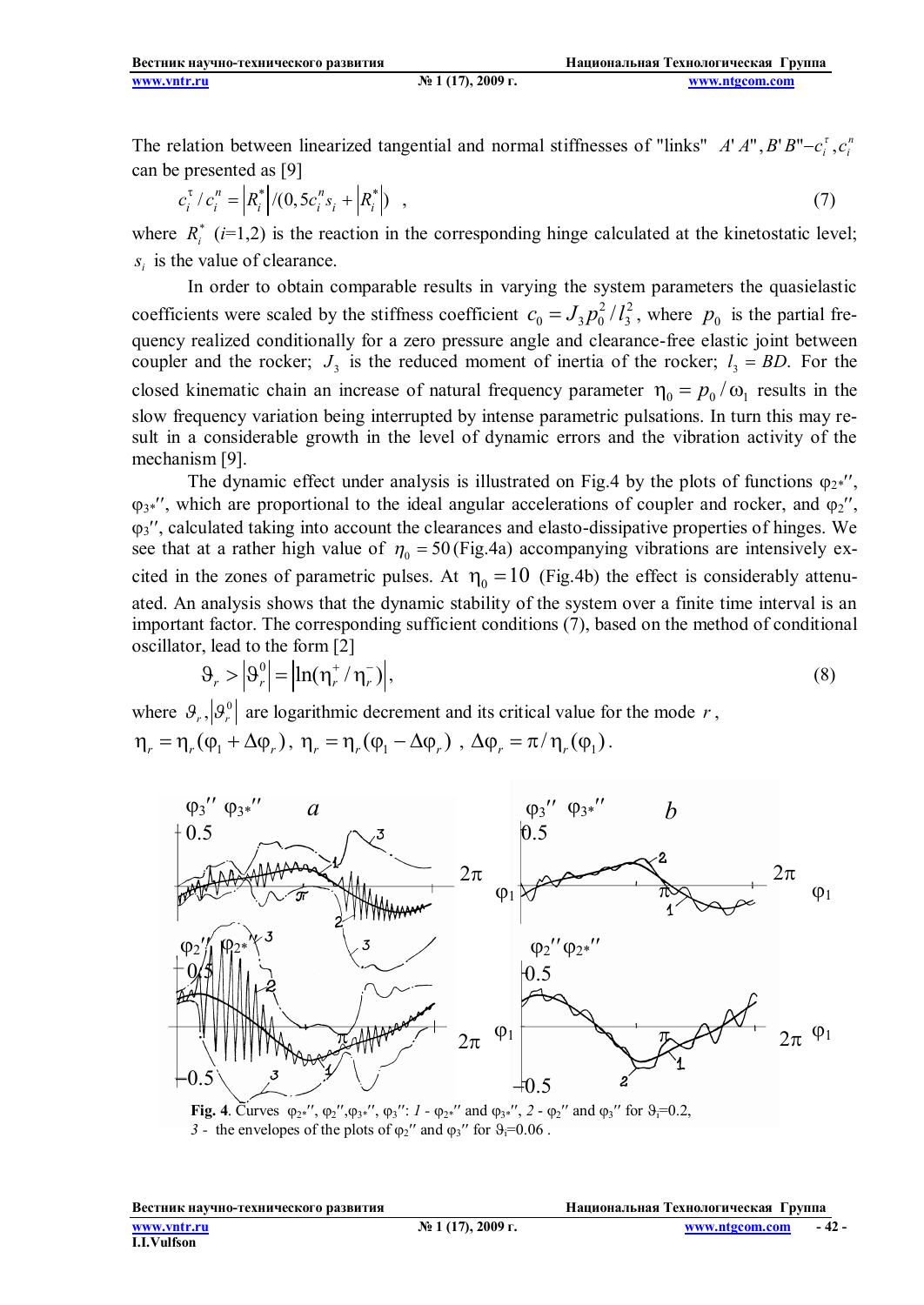Real damping is determined by the effective value of the logarithmic decrement  $\theta_r^* = \theta_r - |\theta_r^0|$ . The value max  $\theta_r^0$  can be used as an efficient criterion for characterizing the level of vibration. The envelopes shown in Fig.4a (curves 3) correspond to the logarithmic decrement decreasing from  $\theta_i = 0.2$  to 0,06. We see that a decrease in  $\theta_i$  intensifies the dynamic instability and vibration excitation.

For  $\eta_0 = 10$  and  $\theta_i = 0,2$ ,  $\theta_i^*$  remains nearly zero for a rather long time, thus compensating the dissipative factors (Fig.4b).

The transformation the pseudo-impact to impact is evidently visible at comparison of phase trajectories (Fig.5)







#### **3. The effect of excitation owing to fall out of synchronism in multi-sections drives with lattice structure***.*

The researched effect is observed in drives with regular structure, which are used in machines for realization of repeating technological and transport operations [2,5,10]. The theory of regular oscillatory systems is based on the analysis of the lattices consisting of masses and springs. For the first time this problem was considered by Born and Karman with reference to the analysis of the heat capacity of crystals. The basic directions of the further development of this theory are reflected in [11].

With reference to machines with cyclic mechanisms the theory of regular oscillatory systems requires additional development. First, dynamic models of drives have more complex internal structure of each repeating module which formed not only a simple connected chain, but also brunched and ring structured vibratory systems with nonlinearities and nonstationary dynamic connections [2,5,10,12]. Should be noted, that in some cases the conditions of regularity are realized only approximately.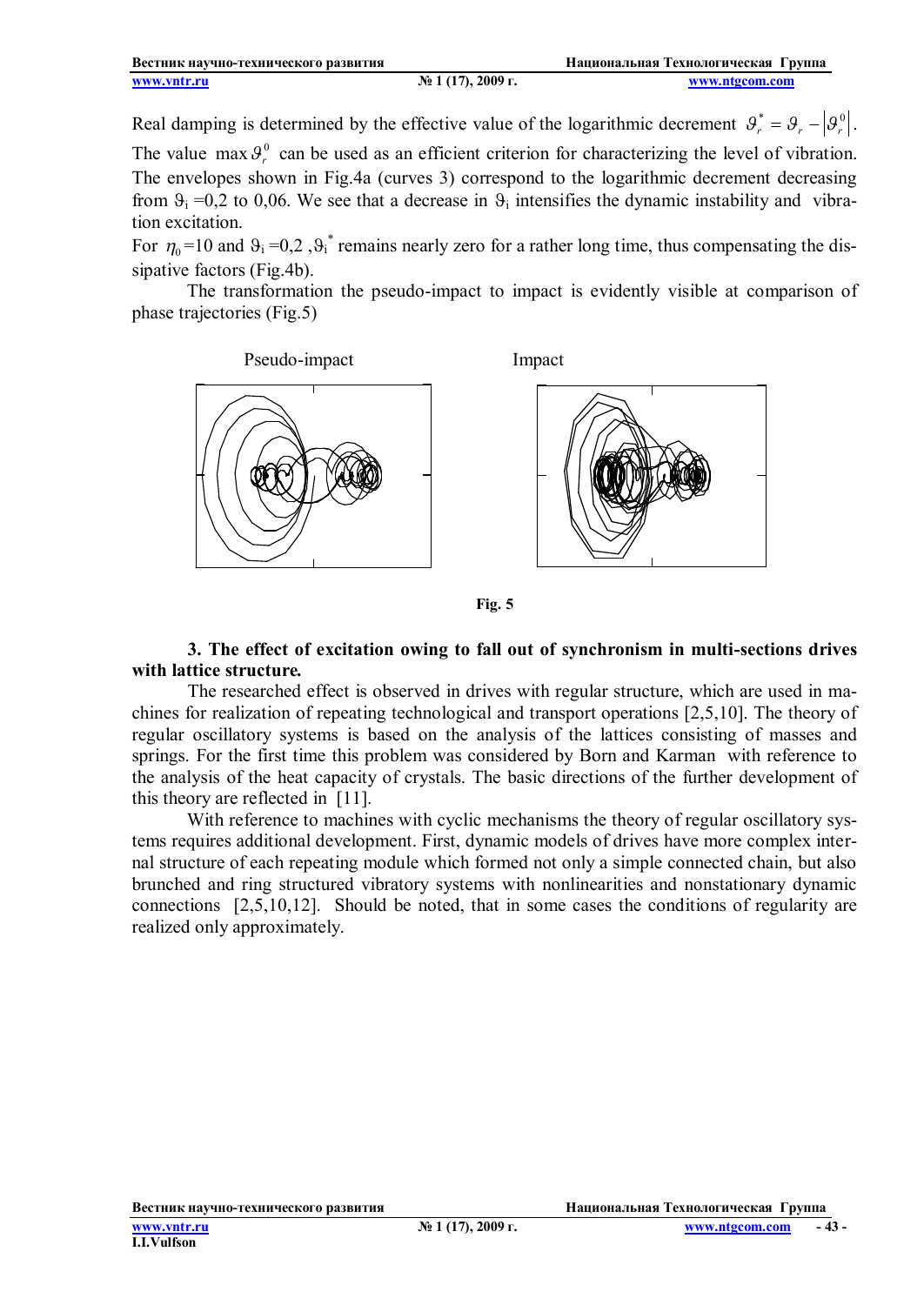

**Cyclic mechanisms**

The dynamic model of a drive (Fig. 6), consisting of subsystems of the main shaft ( $k = 1$ ) and an actuator  $(k = 2)$  connected to the main shaft with *n* cyclic mechanisms is considered. Each of mechanisms is submitted as consecutive connection of the elements, which are taking into account elastic-dissipative, inertial, and kinematic characteristics, and clearances. The following symbols are accepted:  $J_{j,k}$  - the moments of inertia;  $c_{j,k}$ ,  $c_j$ - factors of rigidity;  $\psi_{j,k}$ ,  $\psi_j$ - factors of dispersion;  $\Pi(\varphi_{j,1})$  - function of position. It is supposed, that dynamic characteristics of the main shaft and an agency are given to sections of entrance and target parts of cyclic mechanisms. Besides angular speed  $\omega$  on "input" is accepted by a constant, that usually as a first approximation corresponds to real machines at a rational choice of characteristics of the electric drive and transfer mechanisms. The considered oscillatory system has  $2n+1$  degrees of freedom. As the generalized coordinates we shall accept the dynamic mistakes equal to deviations of absolute coordinates in the appropriate sections of inertial elements from coordinates of program movement.. Thus for the main shaft  $q_1 = \varphi_{1,1} - \varphi_0$ ,  $q_{2(j-1)} = \varphi_{j,1} - \varphi_0$ , where  $\varphi_0 = \omega t$ ,  $j = 1, n + 1$ , and for an actuator  $-q_{2j-1} = \varphi_{j,2} - \Pi(\varphi_0)$   $(j \ge 2)$ . The accepted dynamic model is described by the set of nonlinear differential equations with slowly varying factors [12]. At  $\Pi' = r_0 \sin \varphi_0$  the computer simulation researched was carried out with variation of number of identical mechanisms *n* and other parameters of system [12].

**Вестник научно-технического развития Национальная Технологическая Группа**

**- 44 -**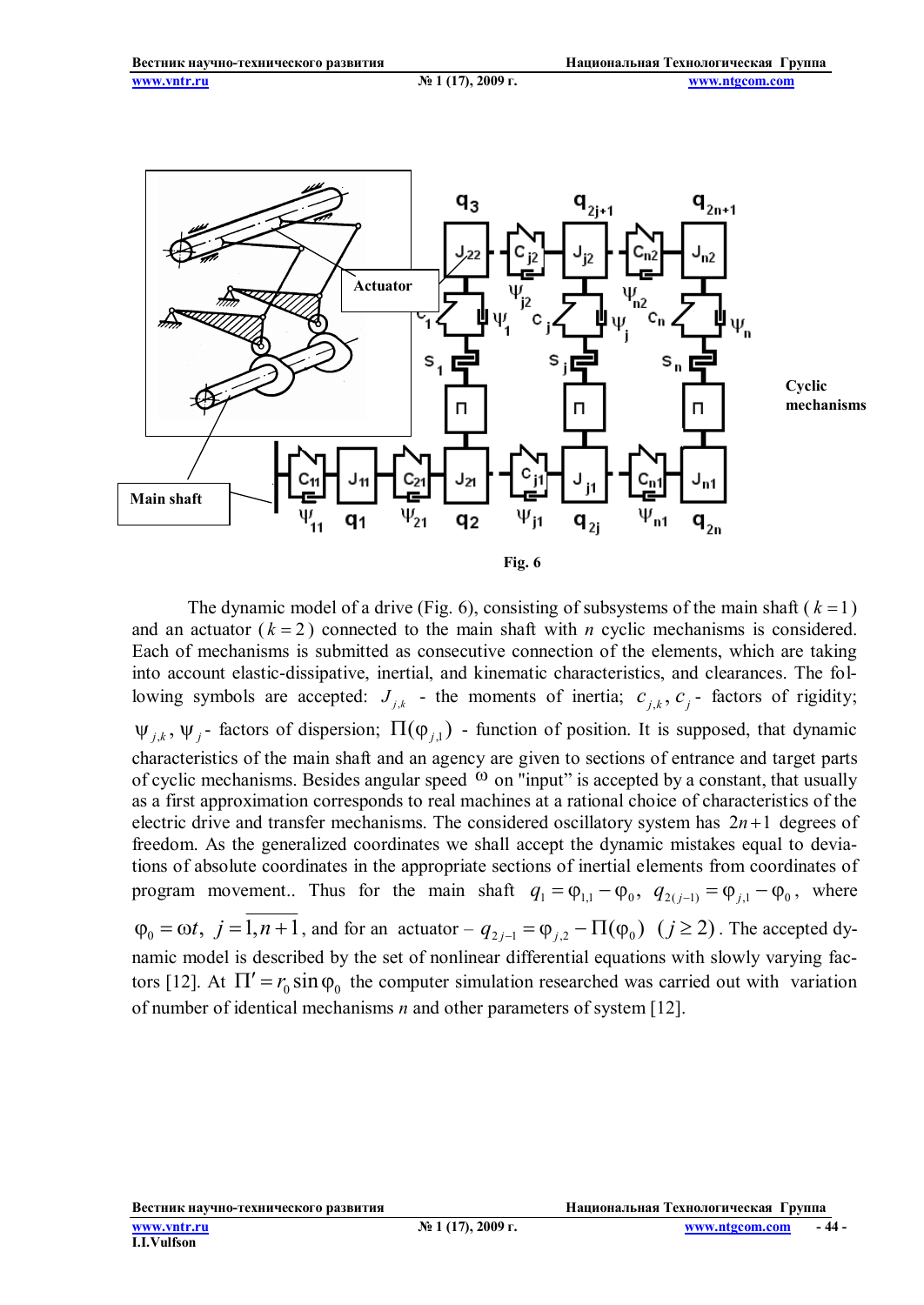

Under favorable conditions the queasy-synchronous mode of actuators vibrations is realized (a mode of type 1, Fig.7a). At this form the elastic element  $c_{i2}$  is not deformed. For modes of type 1 the "natural" frequency is close to a case with  $c_{j1} \rightarrow \infty$  (the rigid main shaft) and are described by dependence

$$
p_m \approx p\sqrt{1 + 2\varsigma_2[1 - \cos((m-1)\pi/n)]}, \quad (m = \overline{1, n}; \, \varsigma_2 = c_{j2}/c_j)
$$
 (9)  
Synchronous moving corresponds to the lowest frequency  $(m=1)$ .

The conditions at which the synchronous form of vibrations of an output link is strongly broken were received. Usually it corresponds to the most deformed site of the main shaft (a mode of type 2, Fig.7b). In this case the plots  $q_i$  for first three mechanisms ( $i = 3,5,7$ ) differ a little, but

for the coordinate  $q_9$  not damping vibrations and violation of synchronism are observed.

Strong additional excitation of the mechanism *n* is arise due a specific influence of the subsystem formed by the previous mechanisms, which energy is partially "pumped over" in the asynchronous form. Thus the violating of dynamic stability conditions on finite time intervals plays a large role (see above). At vibratory impact modes the spectrum of frequency can be change, and the level of vibration increase. For analysis of these phenomena the method harmonious linearization of force was used [12].

One of ways for the constructive decision of the problem for elimination of asynchronous modes with large amplitudes is the transition to branched-ring structured drive, where separate sections replace the long actuator with limited number of mechanisms.

### **4. The effects of excitation vibratory regimes caused by non-stationary friction in kinematic pairs of cyclic mechanisms.**

*Preliminary remarks*. As it was shown above one of sources of accompanying vibration are the distortions of continuity of power or kinematic perturbations and collisions by reversals in clearances [2], [5], [8]. The other source of accompanying vibrations is connected with the forces of friction.

The study of frictional oscillations in mechanisms is limited more often to case, when the coefficient of friction in time of rest differs from the coefficient in time of motion. However modification of these coefficients is the reason of self-oscillations only with small relative velocities between rubbing surfaces. Meanwhile in mechanisms, which realize the programmed motion of operating members, the frictional self-oscillatory regimes can arise even in the case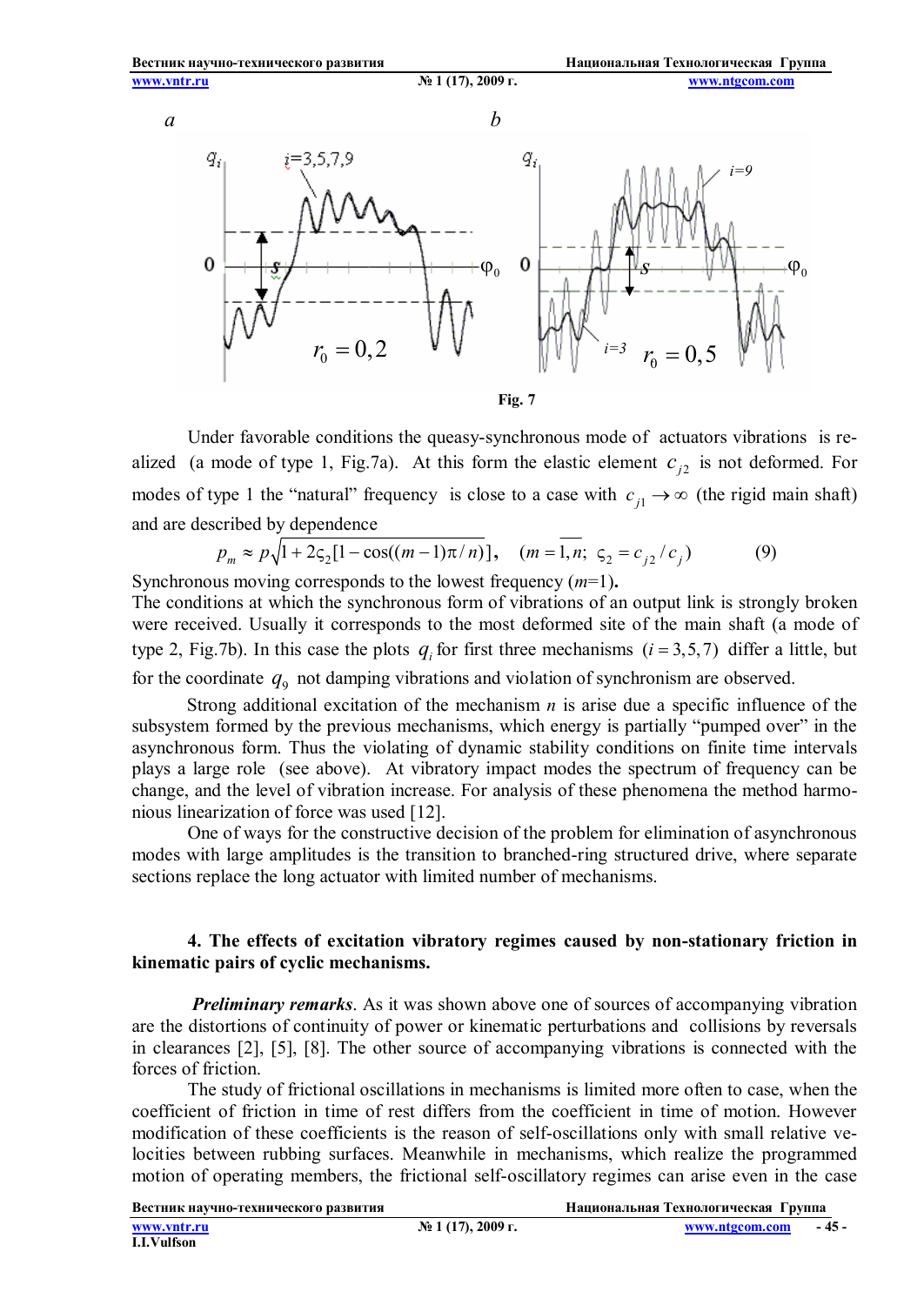| Вестник научно-технического развития |                      | Национальная Технологическая Группа |
|--------------------------------------|----------------------|-------------------------------------|
| www.yntr.ru                          | $N2$ 1 (17), 2009 г. | www.ntgcom.com                      |

with large velocities.

Usually it happens when the drive include the self-locking mechanisms (for example, worm- and-wheel mechanism). The similar situation came into existence in cyclic mechanisms with "nonreversible" kinematic pairs, in particular, when the line of the reaction does not coincide with direction of the force of friction in prismatic kinematic pair [13] .

*Dynamic model*. The elementary mechanisms, in which the dynamic effects under study are best demonstrated, are shown in Fig.8. We have considered these effects by the example of a dynamic model of an output link of the slider-crank mechanism (Fig.9). The following symbols here are accepted:  $c_0$ ,  $\psi_0$  - coefficients of stiffness and dissipation; *S*-center of the masses of slider ;  $P = -m\Pi''\omega^2 - P_0$ , where  $P_0$ - external force;  $\Pi'' = d^2\Pi/d\varphi^2$ ;  $\Pi(\varphi)$  - position function of slider;  $\omega = d\varphi/dt$ ;  $\varphi$  - the coordinate of input link;  $h_0, h_1, h_2$  - constructive sizes show on Figure;  $\alpha$  - angle of pressure.

The forces of friction in quads is equal

 $F = F_1 + F_2 = -\mu_0 \text{sign } v_0 |R| \zeta(h_0, h_1, h_2, \alpha) \cos \alpha$ , (10)

where  $\mu_0$  - coefficient of friction;  $v_0$  - velocity of the slider in rigid mechanism; R - reaction in the hinge B (in the assumption of relative small forces on a coupler).



**Fig. 8. Examples of the mechanisms with "nonreversible" kinematic pairs**



#### **Fig. 9**. **Dynamic model**

According to (10) the vibration of slider are described by the nonlinear differential equation  $m\ddot{q} + b(\phi)\dot{q} + c(\phi)q = -\mu_0 \zeta \cdot \text{sign}v_0 \left( b(\phi)\dot{q} + c(\phi)q\right) - m\pi^{\prime\prime} \omega^2 - P_0$ 0  $(11)$ 

where  $q = x - \Pi(\varphi)$  — the deviation of the coordinate of slider from the programmed motion;

| Вестник научно-технического развития |                                 | Национальная Технологическая Группа |      |
|--------------------------------------|---------------------------------|-------------------------------------|------|
| www.yntr.ru                          | $\mathcal{N}$ 2 1 (17), 2009 г. | www.ntgcom.com                      | $-4$ |
| <b>I.I.Vulfson</b>                   |                                 |                                     |      |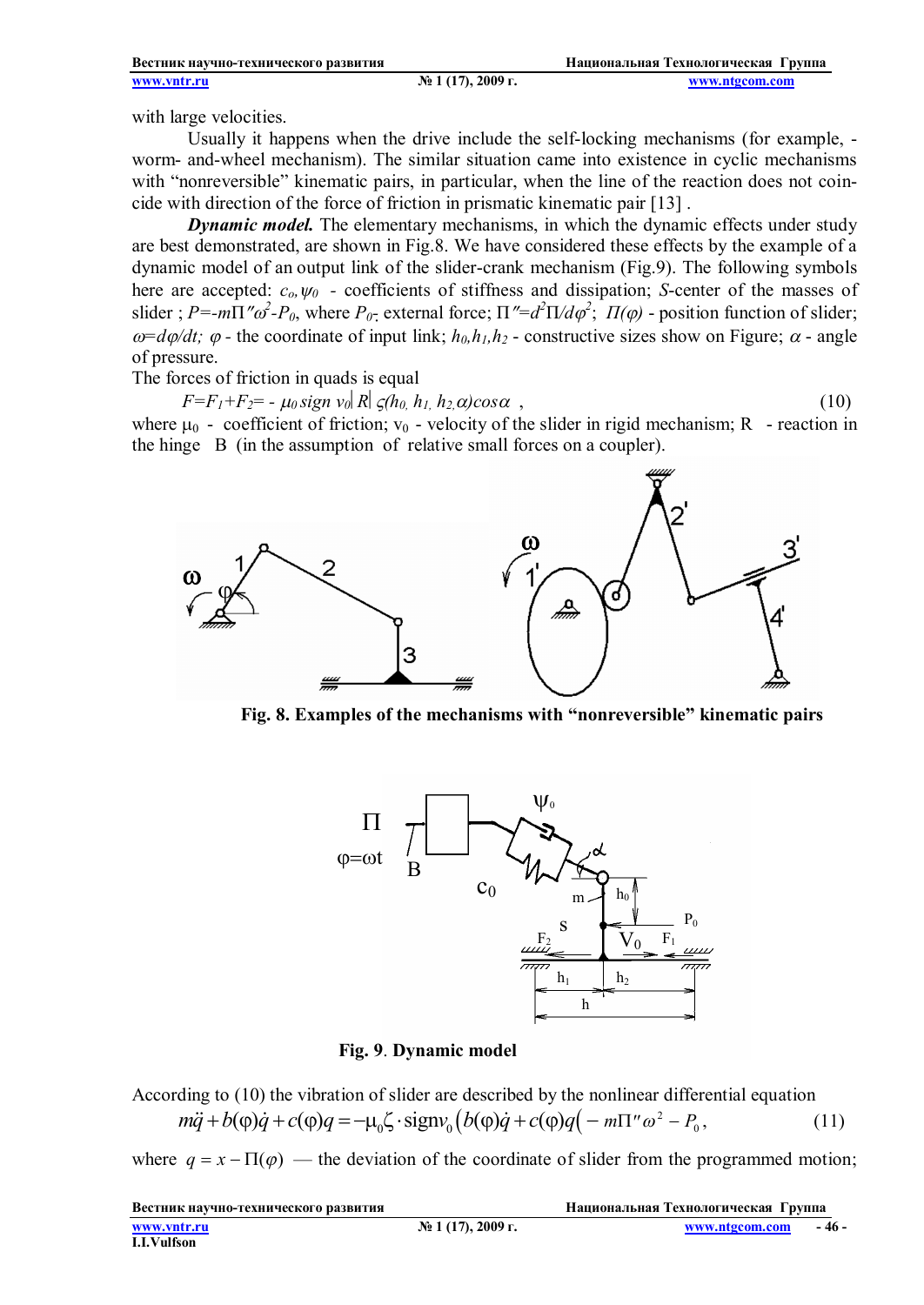$c = c_0 \cos^2 \alpha$  — the reduced coefficient of stiffness; *b* — coefficient of equivalent linear resistance.

Let us next reduce equation (11) to the following form:

$$
q'' + \Psi(q, q', \varphi) = -\Pi''(\varphi) - w_0(\varphi), \qquad (12)
$$

where ( )'= $d/d\varphi$ ;  $\varphi = \omega t$  — "nondimensional time";  $\Psi = 2n_0q' + k_0^2(1 + \mu \cdot signv \cdot signq)$ ; 2  $2n_0 = b/(m\omega^2)$ ;  $\mu = \zeta \mu_0$  – reduced coefficient of friction,  $w_0 = P_0/m$ ;  $v = \Pi' + q'$  (here is accept sign( $b\dot{q} + cq$ )  $\approx$  signq, that occurs practically with real values of parameters). On such mechanisms the "design" parameter  $c \approx 2h_0/h > 1$ , therefore  $\mu > \mu_0$ .

*Frequency and dissipative characteristics.* By the approximated solution of equation (12) and by analysis the combination of methods of harmonic linearization and fictitious oscillator was used [3]. The right-hand side of the equation (12) is a slowly varying function, therefore the approximate solution we shall seek as

$$
q = A_0(\varphi) + A(\varphi)\sin\theta \,. \tag{13}
$$

Here  $A_0(\varphi)$ ,  $A(\varphi)$  - slowly varying functions;  $\theta$  - fast varying phase, corresponding to vibrations with slowly varying "natural" frequency.

Based on the solution (13), let us present the nonlinear function  $\Psi$  as

 $\Psi \approx \Psi_0 + \Psi_C \cos \theta + \Psi_S \sin \theta$ , (14)

where  $\Psi_0, \Psi_C, \Psi_S$  - the coefficients, which are depending on "slow time" $\omega$ :

$$
\Psi_0 = \frac{1}{2\pi} \int_0^{2\pi} \Psi(\varphi, \theta) d\theta; \quad \Psi_C = \frac{1}{\pi} \int_0^{2\pi} \Psi(\varphi, \theta) \cos \theta d\theta; \qquad \Psi_S = \frac{1}{\pi} \int_0^{2\pi} \Psi(\varphi, \theta) \sin \theta d\theta.
$$

The summarized velocity  $v=T'+q'$  changes sign only in a small vicinity of values  $\varphi$  that are corresponding to change of a sign of  $\Pi'$ . If the sign *q* does not vary, than on the given part of kinematic cycle  $n=(1\pm\mu)n_0$  and  $k^2\approx(1\pm\mu)k_0^2$ ; here  $2n=\Psi_c/(Ak)$ ,  $k^2=\Psi_s/A$ ;  $k_0^2=c/(m\omega^2)$ ;  $n_0 = \psi k_0/(4\pi)$ . Further let us take a look at a more complicated case, when *q* of the period of "fast" motion changes the sign.

Let us consider a new variable  $\gamma = \arcsin(A_0/A)$ . On the period  $\theta \in [0,2\pi]$  the change of sign *q* happens twice, namely with  $\gamma = \gamma_1$  and  $\gamma = \gamma_2$ . Than after some simplifications by a slow modification of functions  $A(\varphi)$ ,  $A_0(\varphi)$  we get

$$
A_0 = W k_0^{-2} [1 + \frac{2}{\pi} \mu \text{sign}(\gamma + 0.5 \sin 2\gamma)]^{-1};
$$
\n(15)

$$
k^{2} = k_{0}^{2} [1 + \frac{2}{\pi} \mu \cdot signv(\gamma + 0.5 \sin 2\gamma)] ;
$$
 (16)

$$
2n = 2n_0 - k_0^2 \mu \cdot \text{sign} \cdot \sin 2\gamma \cdot \sin(0.5\Delta \gamma) / \pi k , \qquad (17)
$$

where  $\gamma$ ,  $\Delta \gamma = \gamma_2 - \gamma_1$  the average value and increment of this function an a period of a "fast" motion  $\tau = 2\pi/k$ ;  $W = -\pi r$  *w*;  $W' = dW/d\varphi$ . The requirement sign *v*=const during the period  $\tau$  reduces to the following condition:

 $|\psi| > \arcsin |W/(k^2 \pi')|$  (18)

In the small-sized zones, which are in a vicinity of change of sign *v* a force of friction exhibits itself as a strong dissipative factor.

The plots of nondimensional "natural" frequency  $f_I = k^2 / k_0^2$  are listed on Fig.10.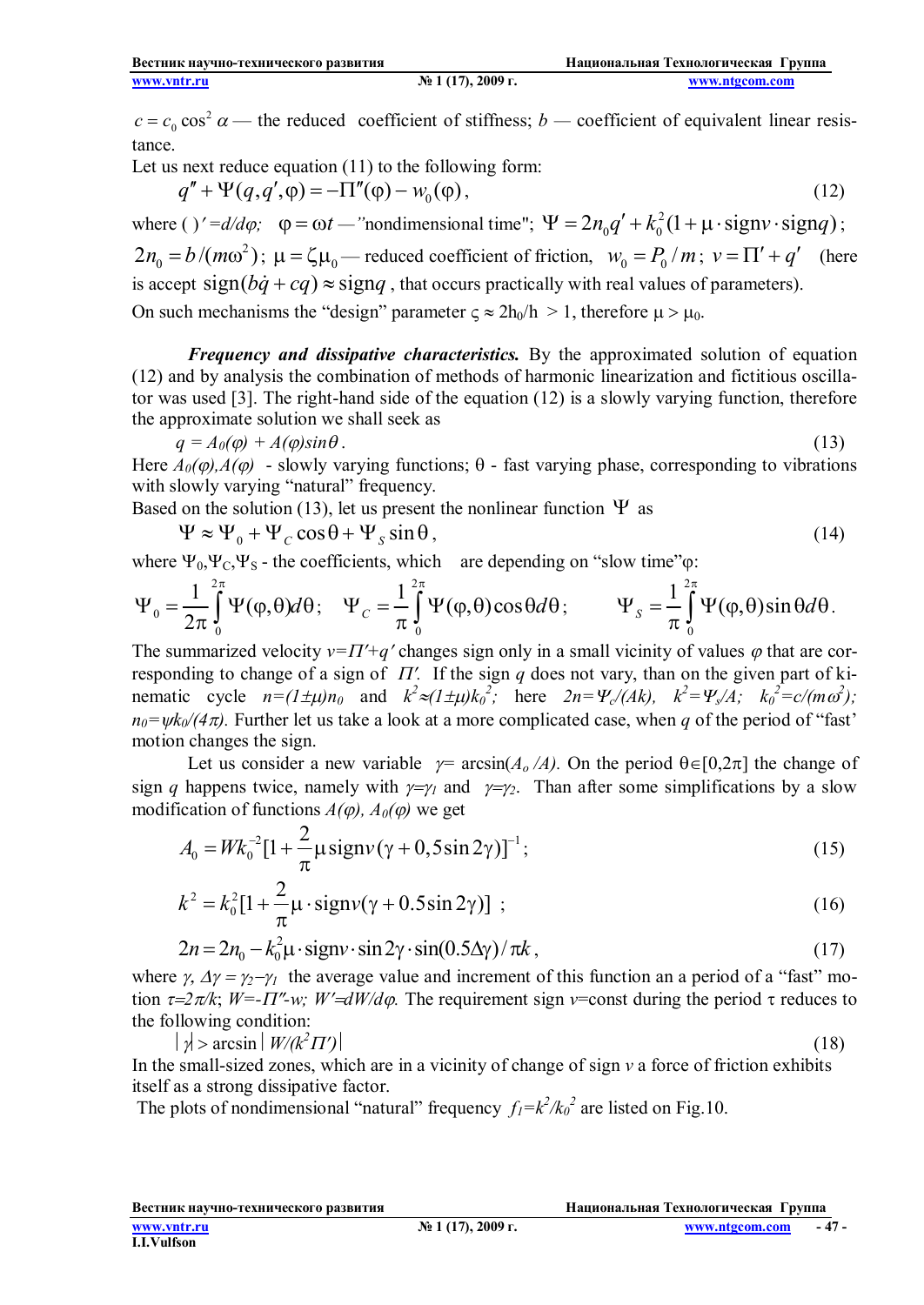

**Fig. 10**. Curves  $f_1(\gamma,\mu)$ 

With purposes of convenience of the analysis the sign *A0* is taken into account directly in function  $\gamma$ , therefore further we shall accept  $A_0 = |A_0|$ . Besides we shall consider  $\mu > 0$ , when the force of friction is directed against a velocity of an output link, and  $\mu < 0$  - on the direction of a velocity. Both these cases are illustrated in Fig.1.

With application of (15)–(17) alongside with condition (18) the condition  $|A_0| \le A$  should be also observed. This condition testifies that are in existence a critical value of amplitude  $A=A^*$ , depending from exterior disturbances, below which the nonlinear properties of a system practically are not exhibited.

*Conditions of excitation of self-occultation regimes.* Let us introduce into consideration an equivalent instantaneous value of logarithmic decrement

$$
9=90+9μ+9ν.
$$
 (19)

Here  $\theta_0 = 0.5 \Psi_0$  - corresponds to dissipation of the drive;  $\theta_\mu$  to the dissipation at Coulombic friction;  $\theta_y = -2\pi(0.5 - v)k^2 dk / d\varphi$ , where v=0,1,2 corresponds to vibration's motion, velocities, and accelerations [2], [3]. [5], [10]. (The parameter  $\mathcal{F}_{\nu}$  is taking into account a modification of amplitudes owing to variability of frequency.)

The main objective of this material is to study the nonlinear vibrations connected with friction. Because of this the influence of a last addend of formula (10) that corresponds to  $k_0=p_0/\omega$ =const, may be disregarded. Based on the  $(6)-(8),(10)$  in such cases we have

$$
\Theta = \Theta_0 - \frac{\pi f_2 W' \text{sign} \nu}{k_0 \left( W \left( (f_1 + 2\mu \cdot \sin 2\gamma \cdot \text{sign} \nu / \pi \right) - 2\pi (v - 0.5) k_0^{-2} \frac{dk_0}{d\varphi} \right)},\tag{20}
$$

where  $f_2 = 0.5 \mu \cdot \sin 2\gamma [\sqrt{f_1} \sin \gamma - (\nu - 0.5)/\pi]$ ,

As following from (20), under certain conditions there come into being a possibility of "negative damping", when  $9<0$ . In this case the conditions of dynamic stability an any time interval of the kinematic cycle are disrupted [2], [5]. The variability of the sign of "damping" come to the existence a specific quasiperiodic regime, which can be treated as self-oscillations supported by nonstationary friction.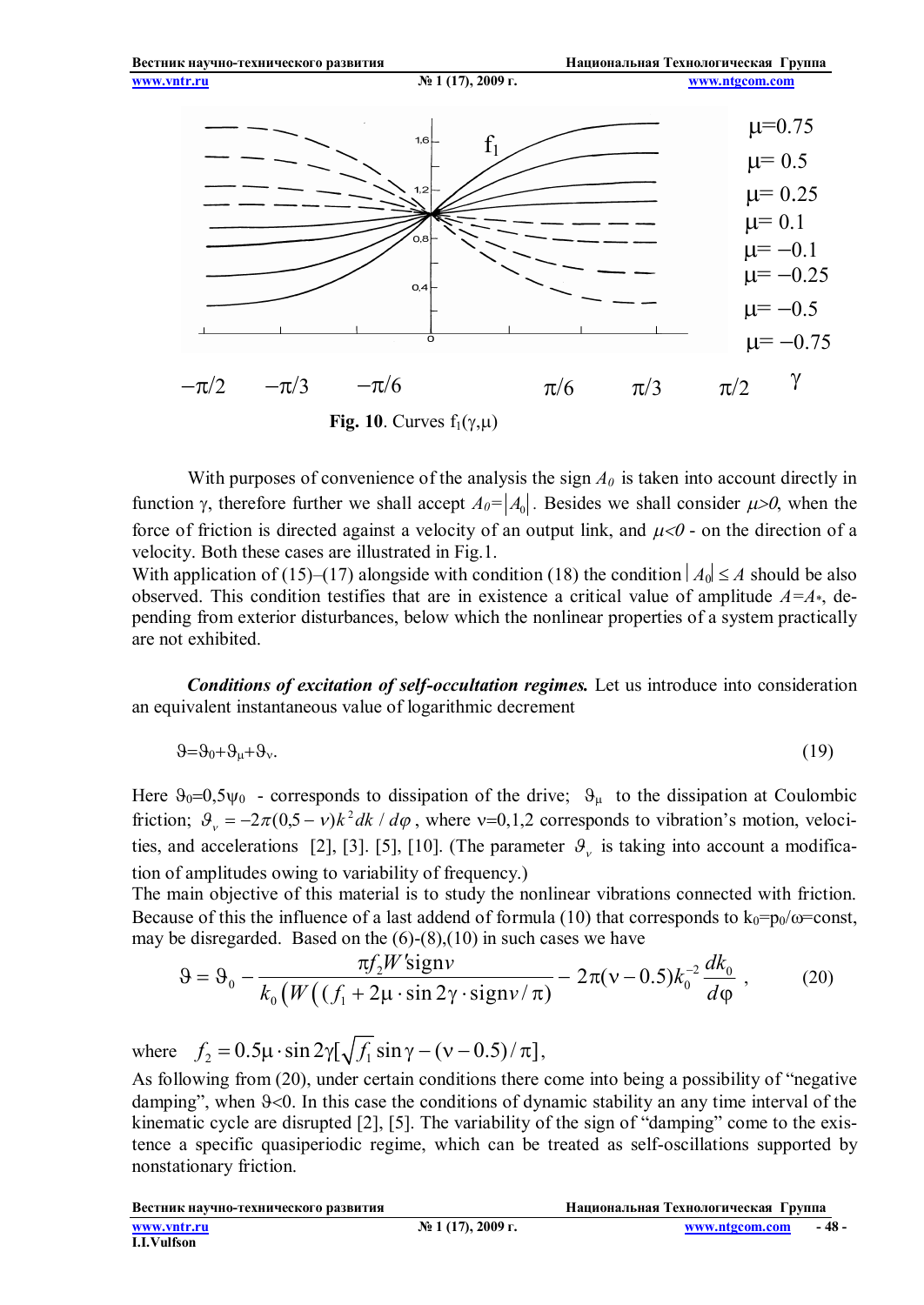For scotch-yoke mechanism the following correction should be adopted: there is a need to insert into formula (10)  $\zeta = \zeta_{\text{max}} |\sin \varphi|$  instead of  $\zeta = \text{const.}$ 

*Computer simulation of self-oscillation regimes*. For detection of qualitative peculiarities of the established vibration regimes and to test the validity of obtained analytical dependencies the computer-simulation was carried out over a wide range of variation of parameters. On Fig.11 the plots of function  $\kappa(\varphi)=x''/T''$  for typical dynamic regimes are listed. The function  $\kappa(\varphi)$  characterizes the ratio between accelerations allowed for vibration and with a given programmed motion. The following input dates were here accepted:  $\Pi$ ''=5,236·10<sup>-2</sup>*cos* $\varphi$ , m;  $k_{0} = p_{0}/\omega = 10$ ;  $\vartheta_{0} = 0,2$ . With  $\mu$ =0,75 as we might expect according to the formula (7), the lowering of "natural" frequency occurs when  $0 < \varphi < \pi/2$ ;  $\pi < \varphi < 3\pi/2$ , and with  $\mu = -0.75$  when  $\pi/2 < \varphi < \pi$ ;  $3\pi/2 < \varphi < 2\pi$ . According to the formula (11) distortions of the dynamic stability and the excitation of nonstationary self-oscillations is possible with  $sign(f_2 vW')=1$ . The similar situation for the most part occurs in the first and second quadrants with  $\mu$  >0, and in the second and fourth - with  $\mu$  <0. With  $\mu$ =0,5 it is possible to upset the self-oscillations with insignificant modifications of parameters. On this case in zone of sign change of velocity the force of friction plays a role of essential dissipative factor.

With  $\mu$ =0,95 besides highly essential distortions of programmed motion occurs well-defined relaxation self-oscillations. However, these regimes, which were close to self-locking, do not represent a practical interest.

In the case with installation the spring unloader between a slider and housing with a stiffness factor  $c_u = m\omega^2$ , we have  $\kappa < 1,25$ . Here it is possible to realize the acceptable conditions of operation even in the case when exists strong relaxation self-oscillations with absence of a dynamic unloading.

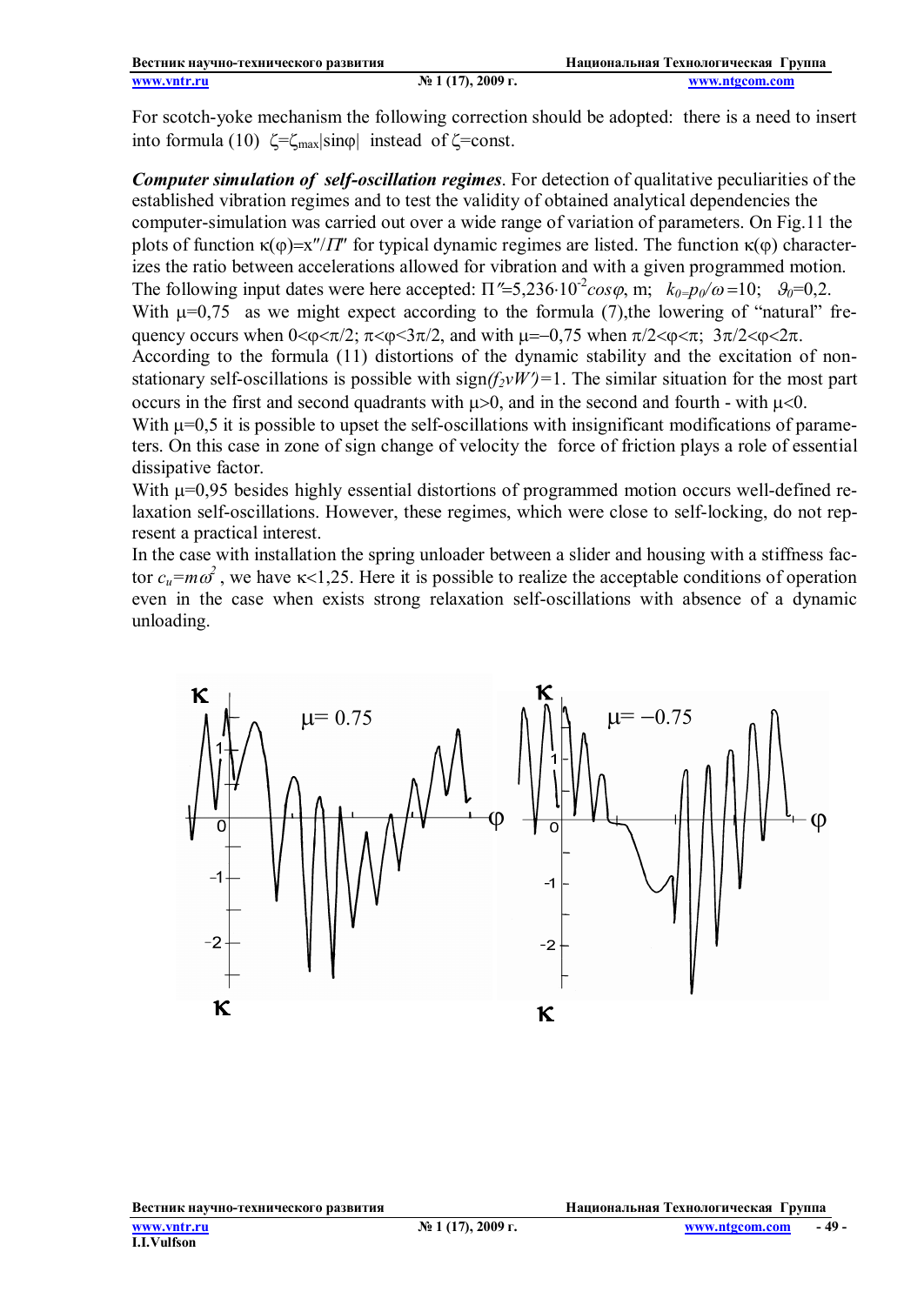

Hence, it is determined, that the variable force of friction on defined phases of a kinematic cycle can have not only dissipative character, but also play a destabilizing role. In such cases the conditions of a dynamic stability can be broken, and self-oscillations can arise.

#### **REFERENCES**

1.Vulfson I.I., Kolovsky M. Z., Nonlinear Dynamic Problems of Machines (in Russian). Izdat Mashinostroenie, Leningrad (1968).

2. Vulfson I.I. Vibrations of machines with cyclic mechanisms [in Russian], Mashinostroenie, Leningrad, 1990.

3. Vulfson I.I. Vibrations of system with time-dependent parameters (in Russian). Prikladnaya matematika i mechanika. 1969, №2. V.33. Pp. 331–337.

4. .Vul'fson I.I. Analytical investigation of the vibration of mechanisms caused by parametric impulses. //Mechanism and Machine Theory. Vol.10, 1973. P.p. 305–313.

5. Dresig H., Vul'fson I.I.: Dynamik der mechanismen, Springer, Wien, New York 1989.

6. Vulfson I.I. Dynamic effects and criterions of vibroactivity of cyclic mechanisms with clearances [in Russian]. VNTR. N2, 2007.

7. Senevirtane L.D., Earles.S.W. Chaotic behavior exhibited during contact loss in a clearance joint of four bar mechanism. Mech. Mach. Theory, vol. 27, N3, 1992. Pp. 307–321.

8. Vulfson I.I. Optimization of the parameters of the vibration systems of cyclic mechanisms taking clearances into account. Journal of Machinery Manufacture and Reliability, N3, 1994. Pp.9-16.

9. Vulfson I.I., Preobrazhenskaya M.V. Parametric pulses during shockless reversals in linkage clearances. Journal of Machinery Manufacture and Reliability, N5, 1995. Pp.18–23.

10.Vulfson I. Vibroactivity of branched and ring structured mechanical drives. New York, London: Hemisphere Publishing Corporation, 1989.

11. Landa P.S. Nonlinear oscillations and waves in dynamical systems. Dordrecht-London: Kluwer Academic Publ.,1996.